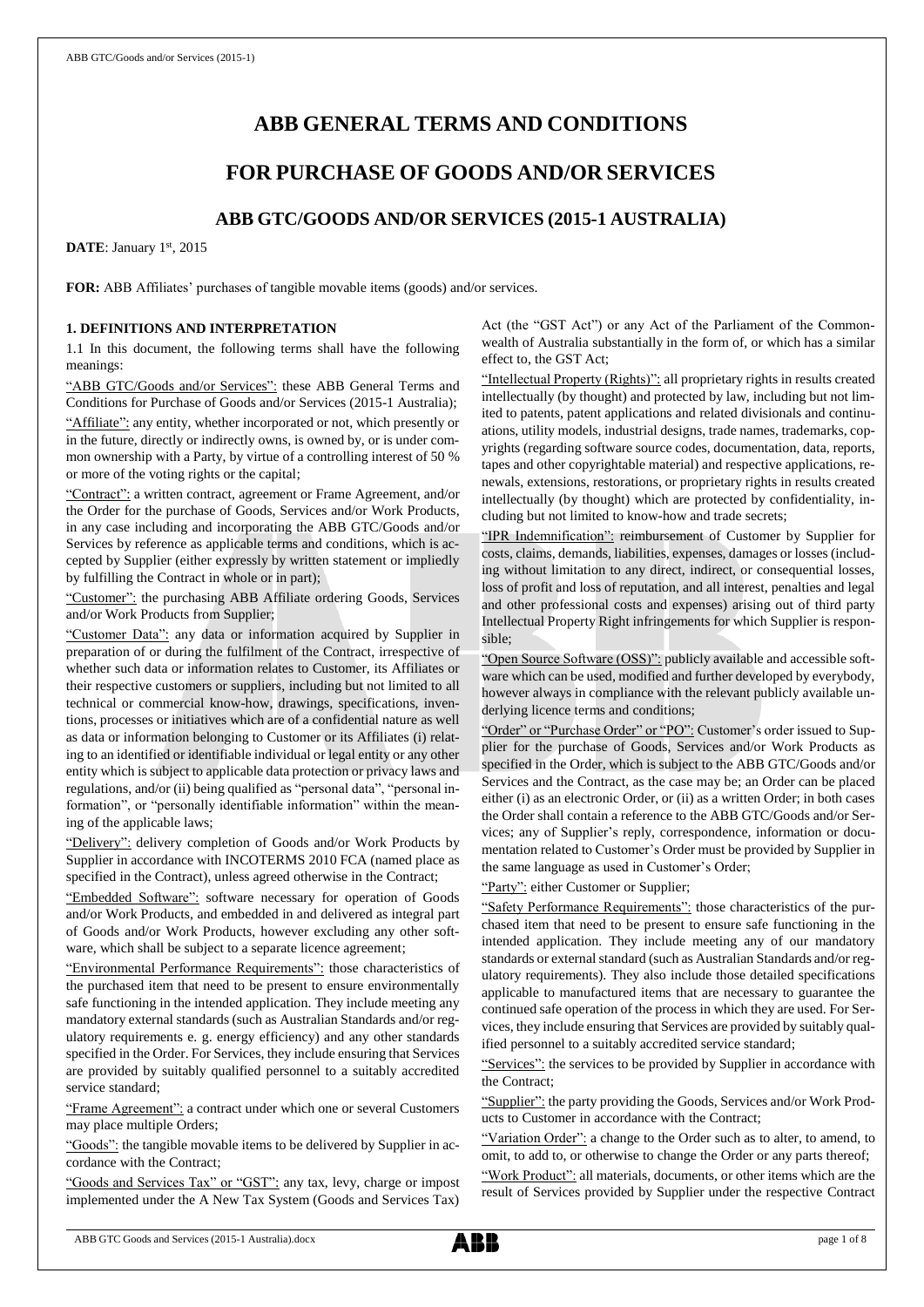in any form or media, including but without limitation to data, diagrams, drawings, reports, specifications and drafts.

1.2 Unless otherwise specified in the ABB GTC/Goods and/or Services:

1.2.1 References to clauses are to clauses of the ABB GTC/Goods and/or Services;

1.2.2 Headings to clauses are for convenience only and do not affect the interpretation of the ABB GTC/Goods and/or Services;

1.2.3 The use of the singular includes the plural and vice versa;

1.2.4 The use of any gender includes all genders.

## **2. APPLICATION**

2.1 The ABB GTC/Goods and/or Services (latest version available to Supplier when entering into the Contract) are the only terms and conditions upon which Customer is prepared to deal with Supplier for the provision of Goods, Services and/or Work Products, and they shall govern the Contract between Customer and Supplier to the exclusion of all other terms or conditions, except if and to the extent otherwise expressly agreed in writing between Customer and Supplier.

2.2 No terms or conditions endorsed upon, delivered with or contained in Supplier's quotations, acknowledgements or acceptances of Orders, specifications or similar documents will form part of the Contract, and Supplier waives any right which it otherwise might have to rely on such other terms or conditions.

2.3 Customer's Order may specify a limited time period for acceptance; after expiry of such time period without Supplier's acceptance, the Order shall no longer be binding on Customer.

2.4 Any amendments to the Contract, including the ABB GTC/Goods and/or Services, shall have no effect unless expressly agreed in writing and signed by duly authorised representatives of Customer and Supplier.

2.5 References in the ABB GTC/Goods and/or Services to any statute or statutory provision shall be construed as a reference to that statute or provision as in effect at the date when the Order was placed, unless decided otherwise by Customer.

### **3. SUPPLIER'S RESPONSIBILITIES**

3.1 Supplier shall deliver the Goods and/or Work Products and provide the Services:

3.1.1 in accordance with the applicable laws and regulations;

3.1.2 in accordance with the quality standards stated under Clause 9.1 and specified in the Contract;

3.1.3 free from defects and from any rights of third parties;

3.1.4 on the due date specified in the Contract;

3.1.5 in the quantity specified in the Contract;

3.1.6 in accordance with all specifications, specified materials, workmanship, and respective documentation;

3.1.7 in accordance with all Customer instructions, including but without limitation to its health, safety and environmental requirements and policies; and

3.1.8 fit for any particular purpose expressly or impliedly made known to Supplier in the Contract or, in absence thereof, fit for the purposes for which goods, work products, or services of the same description or the same or similar type would ordinarily be used.

3.2 Supplier shall not substitute or modify any of the materials contained in the Goods and/or Work Products, or used for provision of the Services, or make any changes to the design of the Goods and/or Work Products without Customer's prior written approval.

3.3.1 Supplier shall take care that the Goods and/or Work Products are contained or packaged in the manner usual for such Goods and/or Work Products or, where there is no such manner, in a manner adequate to preserve and protect the Goods and/or Work Products until Delivery.

3.3.2 Damage to any Goods, material or equipment resulting from improper packing shall be paid by Supplier.

3.3.3 Supplier shall notify Customer of all "hazardous materials" (as that term is defined in applicable laws and regulations) which are contained in the Goods.

3.3.4 Supplier shall furnish Customer with copies of all applicable "material safety data sheets" for Goods no later than the shipment date stated in the Order.

3.4 Supplier shall submit invoices in an auditable form, complying with Supplier's and Customer's applicable local mandatory law, generally accepted accounting principles and the specific Customer requirements, containing the following minimum information: Supplier name, address and reference person including contact details (telephone, email etc.); invoice date; invoice number; Order number (same as stated in the Order); Supplier number (same as stated in the Order); address of Customer; quantity; specification of Goods, Services and/or Work Products supplied; price (total amount invoiced); currency; tax or GST amount; tax or GST number; Authorized Economic Operator and/or Approved Exporter Authorization number and/or other customs identification number, if applicable; payment terms.

3.5 Supplier shall invoice Customer separately from despatch of the Goods and/or Work Products and/or provision of the Services. Invoices shall be sent to the billing address specified in the Order.

(i) Unless the Order states that progress payments are to be made, Supplier must invoice Customer upon delivery of the Goods and/or upon completion of the Services.

(ii) Where progress payments are to be made, Supplier must invoice Customer at the end of each calendar month (or other period specified in the Order) for Goods delivered and/or Services performed by Supplier in that month or that period (as the case may be).

When submitting an invoice under Clause 3.4, Supplier must provide Customer with all relevant records to enable Customer to calculate and/or verify the amount of the invoice together with the valid Order number.

In the event that a valid Order number has not been issued, then an invoice must visibly contain an ABB contact officer's full name (given and surname).

Invoices that do not visibly quote a valid Order number or an ABB contact officer's full name may be returned to Supplier, resulting in possible payment delay.

Customer will pay all invoices rendered to it under Clause 3.5 (i) or (ii), within 30 calendar days after receipt of the invoice, except where Customer:

(a) exercises its right to retain part of the price pursuant to Clauses 4.2 and 14.5; or

(b) disputes the invoice, in which case:

(i) Customer will pay the undisputed part of the relevant invoice (if any) and dispute the balance; and

(ii) if the resolution of the dispute determines that Customer is to pay an amount to Supplier, Customer will pay that amount as soon as practicable after resolution of that dispute.

Invoices from Supplier to Customer must be either posted or emailed to the following addresses.

Post: *ABB Australia Pty Limited PO Box 725 Auburn NSW 1835* Email: *[abbau.accountspayable@recall.com](mailto:abbau.accountspayable@recall.com)*

(Note – this email address is not to be used for reciprocal communication and is for the receivership of invoices only.)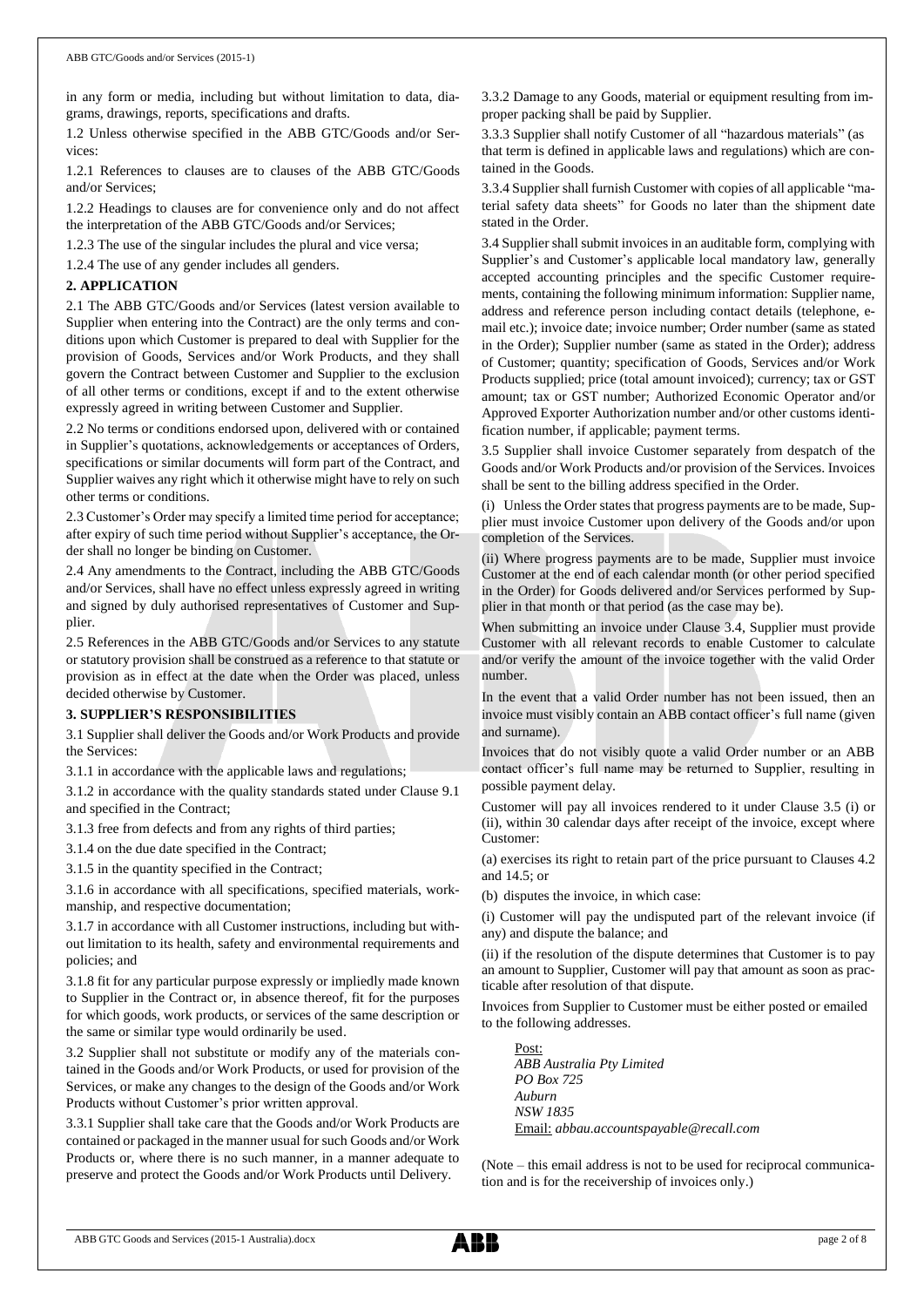Invoices sent by email are to be sent each separately as an attachment in PDF or TIFF format, using the correct layout (e. g. portrait invoices must be sent in portrait layout). Any support documentation to an invoice must be included within the same PDF or TIFF document that contains the invoice.

Customer cannot accept more than one invoice containing the same invoice number. Invoices submitted to Customer containing the same invoice number as previous invoices submitted may be returned to Supplier, resulting in possible payment delay.

3.6 Expenses not agreed in writing by Customer will not be reimbursed. 3.7 Services provided and charged on the basis of hourly rates require written confirmation of Supplier's time sheets by Customer. Supplier shall submit the respective time sheets to Customer for such confirmation in due time. Confirmation of the time sheet shall not be construed as acknowledgement of any claims. Customer shall not be obliged to pay invoices based on time sheets which are not confirmed in writing by Customer.

3.8 Customer may issue Variation Orders to Supplier to alter, amend, omit, add to, or otherwise change ordered Goods, Services and/or Work Products or parts thereof, and Supplier shall carry out all such reasonable Variation Orders. The Parties shall agree on the impact of the Variation Order on applicable prices. In case no such agreement on the price impact is reached within reasonable time, Supplier shall perform the Variation Order with the agreement that the impact on the price or possible compensation payments shall be calculated in accordance with the following principles and their hierarchical order: (i) agreed unit price list, (ii) lump sum to be agreed between the Parties, (iii) agreed cost plus profit margin basis or, (iv) as a combination of these methods. If the agreed unit price list does not cover the subject matter of the Variation Order, an additional price list used for similar goods, services and/or work products shall be agreed by the Parties and added to the existing unit price list. Supplier shall not postpone or delay the performance of a Variation Order on the grounds of dispute, or that the Variation Order is subject to acceptance by Supplier, or agreeing to the value amount, or extension of time. Variation Orders requested by Supplier shall only become effective after express written confirmation by Customer.

3.9 In no event Supplier shall suspend or delay the Delivery of any Goods and/or Work Products or the provision of any Services to Customer. In the event of Force Majeure Clause 16 shall apply.

3.10 Supplier shall hire in its own name all employees required to effectively provide the Goods, Services and/or Work Products, who shall not, under any circumstances, act as Customer's employees.

3.11 Supplier assumes full and exclusive responsibility for any accident or occupational disease occurred to its employees and its subcontractors in relation to the provision of the Goods, Services and/or Work Products.

3.12 Supplier shall be solely and exclusively responsible for any claims and/or lawsuits filed by its employees and/or subcontractors, and shall, without any limitations, defend, indemnify and hold Customer harmless from and against any claim, proceeding, action, fine, loss, cost and damages arising out of or relating to any such claims and/or lawsuits, and any noncompliance with legislation, regulations, codes of practice, guidance and other requirements of any relevant government or governmental agency applicable to Supplier, its employees or subcontractors, and Supplier shall compensate Customer for all losses and expenses whatsoever resulting therefrom. Supplier undertakes to voluntarily and at its own cost appear in court, if requested by Customer, acknowledging its status as sole and exclusive employer, and to provide Customer with any and all requested documentation and information necessary to ensure proper legal defence of Customer in court. The preceding sentence shall not apply if and to the extent the liability or damage was caused by Customer's gross negligence or intentional act.

3.13 Customer is authorized to make any payments due to Supplier's employees and subcontractors performing Services, or providing Goods and/or Work Products under the Contract, in order to avoid lawsuits, liens or encumbrances. Such payments may be made through withholding Supplier's credits, through offsetting or in any other way. Supplier shall provide any support requested by Customer with regard to such payments and indemnify Customer for any payments made.

3.16 Where it is necessary for Supplier to enter Customer's premises, Supplier will need to complete the necessary occupational health and safety and security on site inductions before commencing work.

3.17 Supplier must, in delivering the Goods to Customer's premises and performing the Services:

(a) use its best efforts not to interfere with any of Customer's activities, or the activities of any other person, on Customer's premises;

(b) be aware of, comply with, and ensure that Supplier's personnel comply with:

(i) all applicable laws regulations and industrial awards and agreements, including all applicable safety, health and environment laws and regulations; and

(ii) all safety, health and environment guidelines, rules and procedures applicable to Customer's premises or specified in the Order; and

(iii) all directions and orders given by Customer's representatives; and

(c) ensure that Customer's premises are left secure, clean, orderly and fit for immediate use.

## **4. CUSTOMER'S RESPONSIBILITIES**

4.1 In consideration of the Goods and/or Work Products delivered, or the Services provided by Supplier in accordance with the Contract, Customer shall pay to Supplier the purchase price stated in the Contract within the agreed payment terms provided the invoice fulfils the requirements of Clauses 3.4 and 3.5. In the event that the payment terms are determined by mandatory applicable law, such terms shall prevail.

4.2 Unless otherwise stated, all prices specified in the Order are in Australian currency, fixed and not subject to escalation.

4.3 Unless the Order provides otherwise, the price is inclusive of:

(a) all charges for packaging, packing, insurance and Delivery of the Goods in accordance with the Order;

(b) the cost of the Services and any items used or supplied in conjunction with the Services; and

(c) all taxes except GST

4.4 If Goods and/or Work Products delivered or Services provided are subject to inspection, testing, or acceptance by Customer and/or its authorised representatives, no payments shall become due before the results of such inspection, testing, or acceptance are available and confirm that the Goods, Services and/or Work Products conform with the Contract and with any specifications and/or patterns supplied or advised by Customer to Supplier.

4.5 Customer reserves the right to set off such amount owed to Supplier, or withhold payment for Goods, Services and/or Work Products not provided in accordance with the Contract.

## **5. DELIVERY, PERFORMANCE OF SERVICES**

5.1 Unless agreed otherwise in the Contract, the Goods and/or Work Products shall be delivered in accordance with INCOTERMS 2010 FCA, to the place defined in the Contract, or, if no such place has been defined, to Customer's place of business.

5.2 The Services shall be provided at the place specified in the Contract, or, if no such place has been specified, at Customer's place of business.

5.3 Supplier shall deliver latest at the time of acceptance of the Contract the following minimum information (unless where explicitly not required by Customer): Order number, date of Order, number of pack-

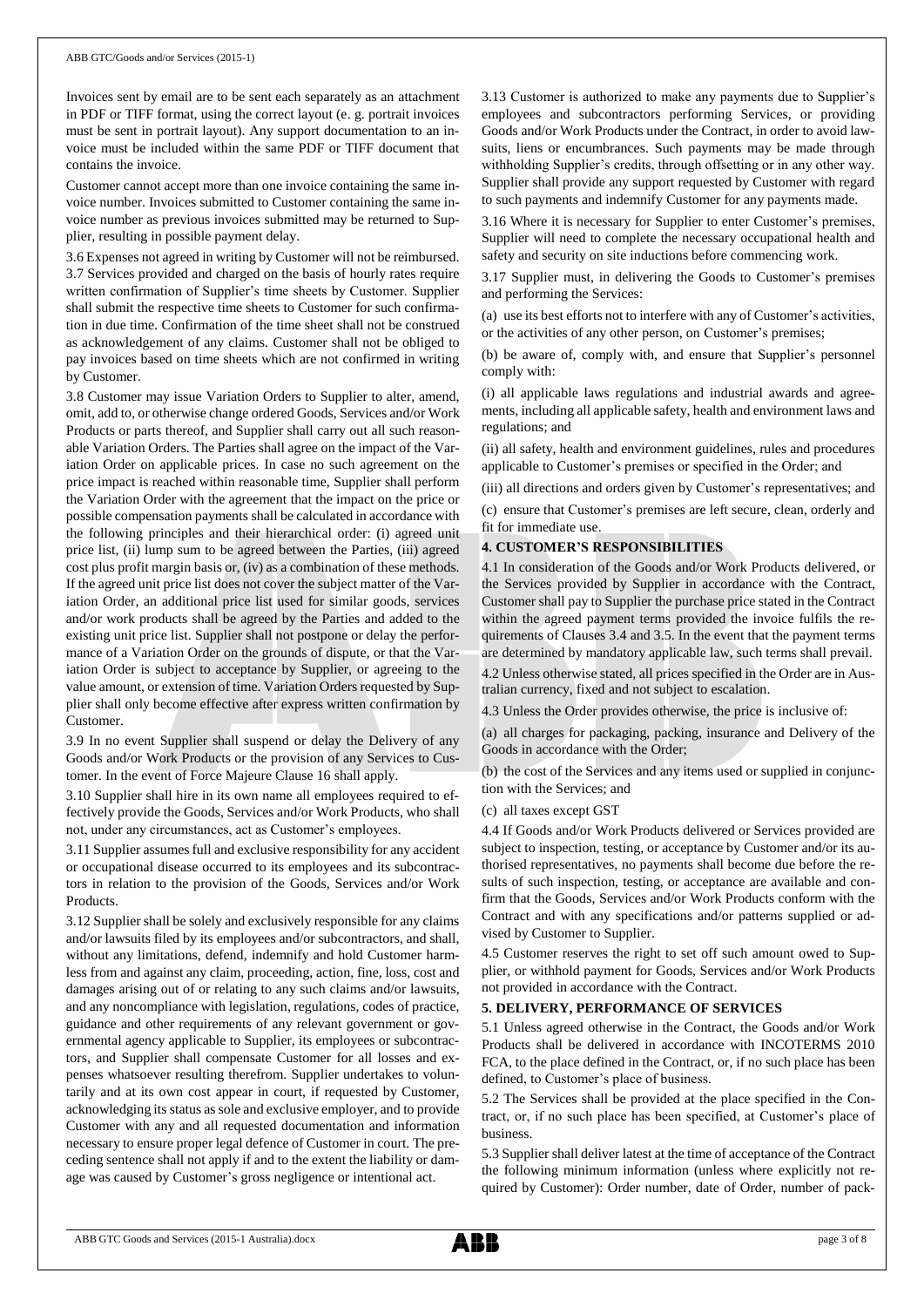ages and contents, the customs tariff numbers of the country of consignment, and the countries of origin for all Goods and/or Work Products to be delivered. For controlled Goods, Services and/or Work Products, the relevant national export control numbers must be indicated and, if the Goods, Services and/or Work Products are subject to U.S. export regulations, the U.S. Export Control Classification Numbers (ECCN) or classification numbers of the International Traffic In Arms Regulations (ITAR) must be specified. Proofs of preferential origin as well as conformity declarations and marks of the country of consignment or destination are to be submitted without being requested; certificates of origin upon request. Supplier shall state the accurate and complete Order number disclosed to Customer on all invoices (in particular but not limited to commercial, pro forma or customs invoices). Supplier shall be fully liable for all damages resulting from a breach of this obligation, in particular but not limited to damages for delay.

5.4 The Goods and/or Work Products shall be delivered, and Services shall be provided during Customer's business hours unless otherwise requested by Customer.

5.5 Upon Delivery, Supplier (or its appointed carrier) shall provide Customer, together with a delivery note, any other required export and import documents not mentioned in Clause 5.3. In the event that Customer has approved partial delivery, such delivery note shall also include the outstanding balance remaining to be delivered.

5.6 Ownership (title) of the Goods and/or Work Products shall pass to Customer at Delivery, except if agreed otherwise in writing. To the extent that the Goods and/or Work Products contain Embedded Software, ownership (title) regarding such Embedded Software shall not be passed to Customer, however Customer and all users shall have a worldwide, irrevocable, perpetual, transferable, non-exclusive, royaltyfree right to use the Embedded Software as an integral part of such Goods and/or Work Products or for servicing either of them. In the event the Embedded Software or any part thereof is owned by a third party, Supplier shall be responsible for obtaining the respective software licences necessary from the third party before Delivery to comply with its obligations under the Contract.

#### 5.7 Shipping

(a) A full set of documents are to be rendered for each shipment and forwarded only to Customer on the day of shipment. Bills of lading must be forwarded under separate registered mail. All invoices and shipping documents must show the Order number as set out herein.

(b) Any loss of profits, bonding or wharf charges or consequential damages arising from not adhering to these and the following requirements shall be payable by Supplier.

(c) For domestic shipments or deliveries, invoices (original only), delivery dockets and/or shipping specifications (in triplicate) are required. For foreign shipments, customs invoices, bill of lading and shipping specifications all in quadruplicate, the whole properly completed and certified in accordance with Australian customs regulations.

#### **6. ACCEPTANCE**

6.1 Customer shall not be deemed to have accepted any Goods, Services and/or Work Products until it has had reasonable time to inspect or test them following Delivery or, in case a defect in the Goods, Services and/or Work Products was not reasonably detectable during the inspection, within a reasonable time period after such defect has become apparent. Any obligation of Customer to inspect the Goods, Services and/or Work Products, shall be limited to quantity and type, and visible defects or damages resulting from transport.

6.2 The Parties may agree on a certain acceptance procedure, in which case acceptance shall be subject to Customer's explicit written acceptance statement. Supplier shall inform Customer in writing within a reasonable time period in advance when the Goods, Services and/or Work Products are ready for inspection, testing, or acceptance.

6.3 If any Goods, Services and/or Work Products do not comply with Clause 3 (Supplier's Responsibilities), or are otherwise not in conformity with the Contract, then, without limiting any other right or remedy that Customer may have under Clause 10 (Remedies), Customer may reject the Goods, Services and/or Work Products and/or request replacement by Goods, Services and/or Work Products conforming with the Contract or recover all payments made to Supplier.

## **7. DELAY**

If the Delivery of Goods and/or Work Products or the provision of Services does not comply with the agreed date(s) then, without prejudice to any other rights which it may have, Customer shall have the right to:

7.1 terminate the Contract in whole or in part;

7.2 refuse any subsequent delivery of the Goods and/or Work Products, or provision of Services which Supplier attempts to make;

7.3 recover from Supplier any expenditure reasonably incurred by Customer in obtaining the Goods, Services and/or Work Products in substitution from another supplier;

7.4 claim damages for any additional costs, loss or expenses incurred by Customer which are reasonably attributable to Supplier's failure to deliver the Goods and/or Work Products, or to provide the Services on the agreed date; and

7.5 claim additional compensation for liquidated damages as agreed in the Contract.

### **8. INSPECTION**

8.1 Supplier shall allow Customer and/or its authorised representatives during Supplier's business hours to (i) inspect the Goods and/or Work Products, and Supplier's manufacturing units upon providing reasonable notice, and/or request test samples of the respective Goods and/or Work Products, or any parts or materials thereof, and/or (ii) inspect the provision of the Services, and/or (iii) test the Goods and/or Work Products, or parts thereof.

8.2 If the results of such inspection or tests cause Customer to be of the opinion that the Goods, Services and/or Work Products do not conform or are unlikely to conform with the Contract or with any agreed specifications, including all specified material, workmanship and the like, documentation and quality requirements, or are not performed in accordance with generally accepted practices, procedures and standards of the respective industry, Customer shall inform Supplier and Supplier shall without undue delay take such action as is necessary to ensure conformity with the Contract. In addition Supplier shall carry out necessary additional inspection or testing at Supplier's own cost whereby Customer shall be entitled to attend.

8.3 Notwithstanding any inspection or tests by Customer, Supplier shall remain fully responsible for compliance of the Goods, Services and/or Work Products with the Contract. This applies whether or not Customer has exercised its right of inspection and/or testing and shall not limit Supplier's obligations under the Contract. For the avoidance of doubt, inspection or testing of Goods, Services and/or Work Products by Customer shall in no event exempt Supplier from or limit Supplier's warranties or liability in any way.

#### **9. WARRANTY**

9.1 Supplier warrants that the Goods, Services and/or Work Products:

9.1.1 comply with the Contract, including all specifications, specified material, workmanship and the like, documentation and quality requirements, or in absence thereof are provided or performed in accordance with generally accepted practices, procedures and standards of the respective industry, and are fit for the purposes for which goods, services or work products of the same description or the same or similar type would ordinarily be used, and keep the functionality and performance as expected by Customer according to Supplier's information, documentation and statements;

9.1.2 are fit for any particular purpose expressly or impliedly made known to Supplier in the Contract;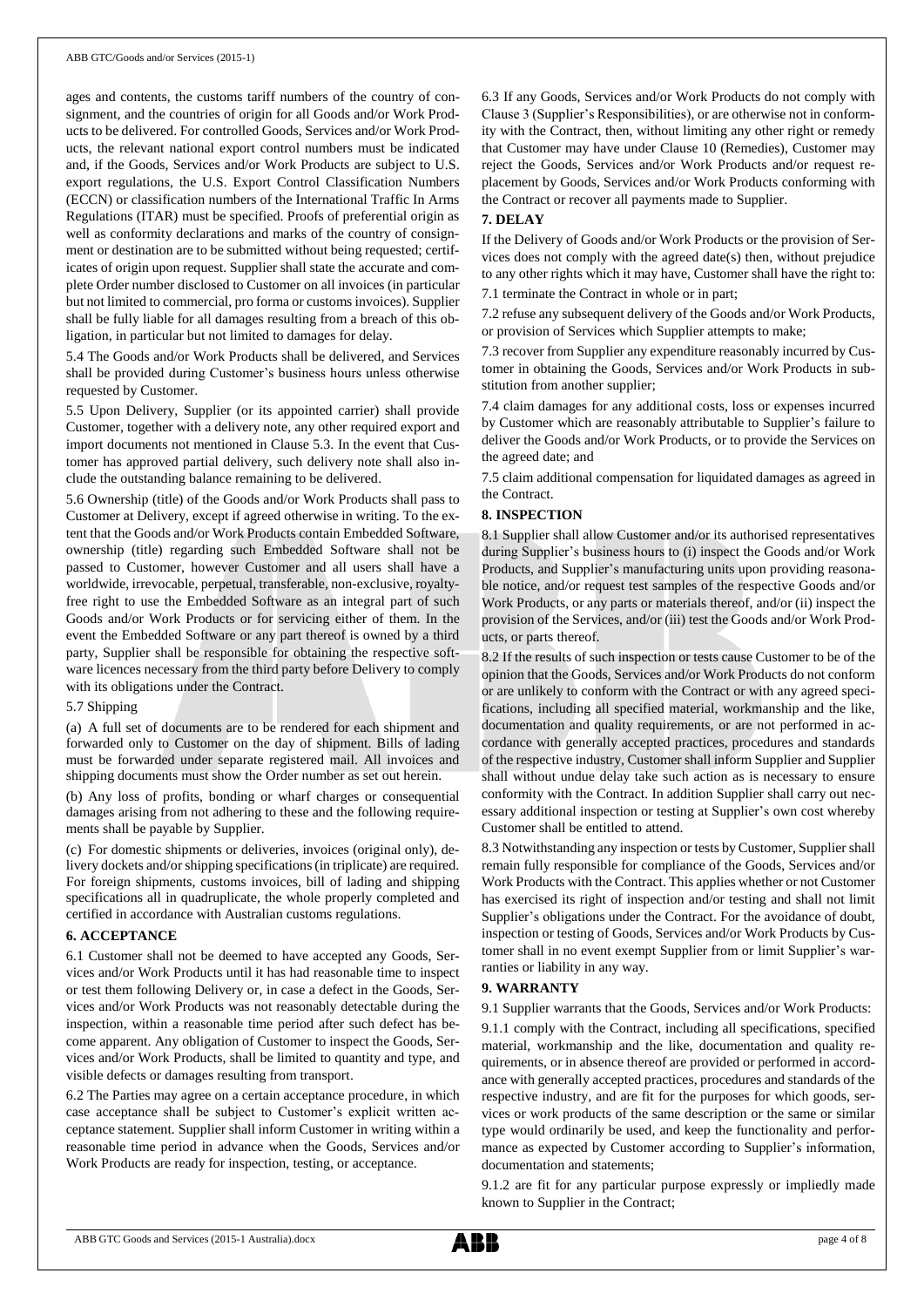9.1.3 are new and unused at the date of Delivery;

9.1.4 are free from defects and rights of third parties;

9.1.5 possess the qualities which Supplier has held out to Customer as a sample or model;

9.1.6 comply with Clause 12 (Compliance, Integrity); and

9.1.7 meet the Safety Performance Requirements and Environmental Performance Requirements of the intended purpose.

9.2 Unless otherwise agreed in the Contract, the warranty period shall be twenty four (24) months from Delivery of Goods and/or Work Products, or the acceptance of the Services.

9.3 In case of non-compliance with the warranties provided under this Clause 9, Customer shall be entitled to enforce the remedies provided in Clause 10 (Remedies) hereunder.

#### **10. REMEDIES**

10.1 In case of breach of any warranty under Clause 9 (Warranty) or if Supplier otherwise fails to comply with any of the terms of the Contract, Customer shall give notice in writing to Supplier of such breach and provide Supplier an opportunity to remedy it. If Supplier has not successfully remedied such breach within forty eight (48) hours of receiving such Customer notification or within such other remedy period agreed in writing between the Parties, Customer shall be entitled to any one or more of the following remedies at its own discretion and at Supplier's expense:

10.1.1 to give Supplier another opportunity to carry out any additional work necessary to ensure that the Contract is fulfilled;

10.1.2 to carry out (or to instruct a third party to carry out) any additional work necessary to make the Goods, Services and/or Work Products comply with the Contract;

10.1.3 to obtain prompt repair or replacement of the defective Goods, Services and/or Work Products by Goods, Services and/or Work Products conforming with the Contract without defects;

10.1.4 to refuse any further Goods, Services and/or Work Products, but without exemption from Supplier's liability for the defective Goods, Services and/or Work Products provided by Supplier;

10.1.5 to claim such damages as may have been sustained by Customer as a result of Supplier's breaches of the Contract;

10.1.6 to terminate the Contract; in such event Customer shall have no obligation to compensate Supplier for the already provided but unpaid parts of the Goods, Services and/or Work Products, and Supplier shall be obliged to pay back to Customer any remuneration received from Customer for the Goods, Services and/or Work Products, and to take back the Goods and/or Work Products at Supplier's own cost and risk. 10.2 In the event that Clauses 10.1.1, 10.1.2 or 10.1.3 apply, the entire warranty period of Clause 9.2 shall be restarted.

10.3 The rights and remedies available to Customer and contained in the Contract are cumulative and are not exclusive of any rights or remedies available at law or in equity.

#### **11. INTELLECTUAL PROPERTY**

11.1 Supplier hereby grants Customer, or undertakes to procure that Customer is granted, a worldwide, irrevocable, perpetual, transferable, non-exclusive, royalty-free licence to use the Intellectual Property Rights in the Goods, including Embedded Software, if any.

11.2 Supplier assigns herewith to Customer full ownership rights in and to any Intellectual Property in the Work Products arising from the Services for the full duration of such rights, wherever in the world enforceable. Supplier further agrees to execute, upon Customer's request and at its cost, all further documents and assignments and do all such further things as may be necessary to perfect Customer's ownership title to the Intellectual Property or to register Customer as owner of the Intellectual Property with any registry, including but not limited to governmental registration authorities or private registration organisations.

11.3 The Intellectual Property Rights in any Work Products created by or licensed to Supplier prior to the respective Contract or outside of such Contract, and any subsequent modifications to the same ("Pre-Existing Works") will remain vested in Supplier or the respective third party owner. To the extent that Pre-Existing Works are embedded in any Work Products delivered by Supplier, Customer and its Affiliates shall have a worldwide, irrevocable, perpetual, transferable, non-exclusive, royalty-free licence to use the Pre-Existing Works as part of such Work Products, including the right to further improve, develop, market, distribute, sublicense, exploit or otherwise use the Work Products containing such Pre-Existing Works. Supplier shall not be prevented or restricted from using its own know-how or its Pre-Existing Works in the course of providing the Services.

11.4 In the event the Embedded Software contains or uses Open Source Software, Supplier must specify and inform Customer in writing and prior to Delivery about all Open Source Software implemented into or used by the Embedded Software. In the event that Customer does not approve any Open Source Software components contained in or used by the Embedded Software, Supplier agrees to replace or substitute at its own cost the affected Open Source Software component(s) contained in or used by the Embedded Software with software of at least the same quality and functionality and which is accepted by Customer. 11.5 In the event that the Goods and/or Work Products (and/or the Embedded Software) delivered, or Services provided infringe any third party Intellectual Property Rights, Supplier shall, notwithstanding anything provided to the contrary or otherwise contained in the Contract, provide IPR Indemnification to Customer. The IPR Indemnification does not limit any further compensation rights of Customer. Supplier's obligation to indemnify Customer as provided under this Clause shall not apply if and to the extent the liability or damage was caused by Customer's own pre-existing Intellectual Property Rights contributed to, or implemented into the Goods, Services and/or Work Products.

11.6 If any infringement claim is made against Customer, Supplier shall at its cost, but at Customer's discretion (i) procure for Customer the right to continue using the Goods, Services and/or Work Products; (ii) modify the Goods, Services and/or Work Products so that they cease to be infringing; or (iii) replace the Goods, Services and/or Work Products so that they become non-infringing.

11.7 In the event Supplier cannot fulfil the measures requested by Customer under Clause 11.6, Customer shall be entitled to terminate the Contract and to reclaim all sums which Customer has paid to Supplier thereunder. In any event, Customer may claim compensation in accordance with Clause 11.5 for any costs, losses or damages incurred whatsoever.

## **12. COMPLIANCE, INTEGRITY**

12.1 Supplier shall provide the Goods, Services and/or Work Products in compliance with all relevant legislation, laws, rules, regulations, and codes of practice, guidance and other requirements of any relevant government or governmental agency. To the extent that such regulations are advisory rather than mandatory, the standard of compliance to be achieved by Supplier shall be in compliance with the generally accepted best practice of the relevant industry.

12.2 Supplier and its subcontractors must comply with the ABB Lists of Prohibited and Restricted Substances and with the reporting and other requirements regarding Conflict Minerals made available under **[www.abb.com](http://www.abb.com/) – Supplying – Material Compliance** or otherwise and shall provide Customer with respective documents, certificates and statements if requested. Any statement made by Supplier to Customer (whether directly or indirectly, e. g. where applicable via the ABB Supplier Registration and Pre-Qualification System) with regard to materials used for or in connection with the Goods, Services and/or Work Products will be deemed to be a representation under the Contract.

12.3 Supplier represents and warrants that it is knowledgeable with, and is and will remain in full compliance with all applicable trade and customs laws, regulations, instructions, and policies, including, but not limited to, securing all necessary clearance requirements, proofs of origin, export and import licenses and exemptions from, and making

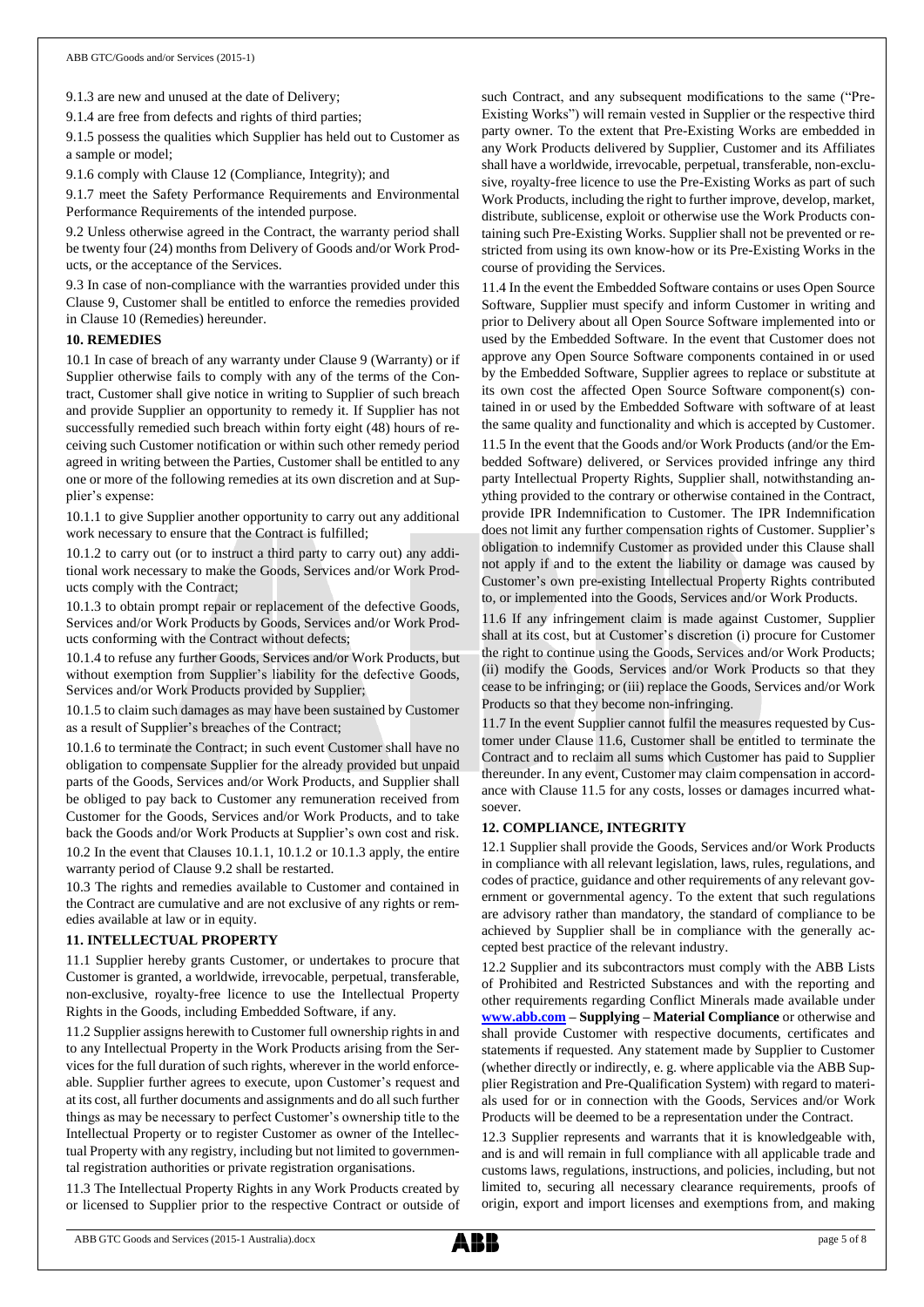all proper filings with appropriate governmental bodies and/or disclosures relating to the provision of services, the release or transfer of goods, hardware, software and technology to non U.S. nationals in the U.S., or outside the U.S., the release or transfer of technology and software having U.S. content or derived from U.S. origin software or technology.

12.4 No material or equipment included in or used for the Goods, Services and/or Work Products shall originate from any company or country listed in any relevant embargo issued by the authority in the country where the Goods, Services and/or Work Products shall be used or an authority otherwise having influence over the equipment and material forming part of the Goods, Services and/or Work Products. If any of the Goods, Services and/or Work Products are or will be subject to export restrictions, it is Supplier's responsibility to promptly inform Customer in writing of the particulars of such restrictions.

12.5 Both Parties warrant that each will not, directly or indirectly, and that each has no knowledge that the other Party or any third parties will, directly or indirectly, make any payment, gift or other commitment to its customers, to government officials or to agents, directors and employees of each Party, or any other party in a manner contrary to applicable laws (including but not limited to the U. S. Foreign Corrupt Practices Act and, where applicable, legislation enacted by member states and signatories implementing the OECD Convention Combating Bribery of Foreign Officials), and shall comply with all relevant laws, regulations, ordinances and rules regarding bribery and corruption. Nothing in the Contract shall render either Party or any of its Affiliates liable to reimburse the other for any such consideration given or promised.

12.6 Supplier herewith acknowledges and confirms that Supplier has received a copy of ABB's Code of Conduct and ABB's Supplier Code of Conduct or has been provided information on how to access both ABB Codes of Conduct online under **[www.abb.com/Integrity](http://www.abb.com/Integrity)**. Supplier is obliged and agrees to perform its contractual obligations in accordance with both ABB Codes of Conduct, including but without limitation to all employment, health, safety and environmental requirements specified therein.

12.7 ABB has established the following reporting channels where Supplier and its employees may report suspected violations of applicable laws, policies or standards of conduct: Web portal: **[www.abb.com/In](http://www.abb.com/Integrity)[tegrity](http://www.abb.com/Integrity) – Reporting Channels**; telephone and mail address: specified on this Web portal.

12.8 Any violation of an obligation contained in this Clause 12 shall be a material breach of the Contract. Either Party's material breach shall entitle the other Party to terminate the Contract with immediate effect and without prejudice to any further right or remedies under such Contract or applicable law.

12.9 Notwithstanding anything to the contrary contained in the Contract, Supplier shall, without any limitations, indemnify and hold harmless Customer from and against any liabilities, claim, proceeding, action, fine, loss, cost or damages arising out of or relating to any such violation of the above mentioned obligations and the termination of the Contract, or arising from export restrictions concealed by Supplier. With respect to export restrictions solely attributable to Customer's use of the Goods, Services and/or Work Products, the now said commitment shall only apply to the extent Supplier has knowledge of or reasonably should have been aware of such use.

## **13. CONFIDENTIALITY, DATA SECURITY,**

## **DATA PROTECTION**

#### 13.1 Supplier shall:

13.1.1 Unless otherwise agreed in writing, keep in strict confidence all Customer Data and any other information concerning Customer's or its Affiliates' business, its products and/or its technologies which Supplier obtains in connection with the Goods, Services and/or Work Products to be provided (whether before or after acceptance of the Contract). Supplier shall restrict disclosure of such confidential material to such of its employees, agents or subcontractors or other third parties as need to know the same for the purpose of the provision of the Goods, Services and/or Work Products to Customer. Supplier shall ensure that such employees, agents, subcontractors or other third parties are subject to and comply with the same obligations of confidentiality as applicable to Supplier and shall be liable for any unauthorized disclosures;

13.1.2 Apply appropriate safeguards, adequate to the type of Customer Data to be protected, against the unauthorised access or disclosure of Customer Data and protect such Customer Data in accordance with the generally accepted standards of protection in the related industry, or in the same manner and to the same degree that it protects its own confidential and proprietary information – whichever standard is higher. Supplier may disclose confidential information to "Permitted Additional Recipients" (which means Supplier's authorised representatives, including auditors, counsels, consultants and advisors) provided always that such Permitted Additional Recipients sign with Supplier a confidentiality agreement with terms substantially similar hereto or, where applicable, are required to comply with codes of professional conduct ensuring confidentiality of such information;

13.1.3 Not (i) use Customer Data for any other purposes than for providing the Goods, Services and/or Work Products, or (ii) reproduce Customer Data in whole or in part in any form except as may be required by the respective contractual documents, or (iii) disclose Customer Data to any third party, except to Permitted Additional Recipients or with the prior written consent of Customer;

13.1.4 Install and update at its own costs required adequate virus protection software and operating system security patches for all computers and software utilized in connection with providing the Goods, Services and/or Work Products;

13.1.5 Inform Customer without delay about suspicion of breaches of data security or other serious incidents or irregularities regarding any Customer Data.

13.2 Supplier agrees that Customer shall be allowed to provide any information received from Supplier to any Affiliate of Customer. Supplier shall obtain in advance all necessary approval or consent for Customer to provide such information to Customer's Affiliates if such information is confidential for any reason or subject to applicable data protection or privacy laws and regulations.

13.3 In case the type of Customer Data affected is particularly sensitive and therefore, according to Customer's opinion, requires a separate confidentiality and non-disclosure agreement, Supplier agrees to enter into such agreement. The same applies with regard to data privacy topics which are not covered by this Clause 13 and which may require a separate data processing agreement according to applicable laws and regulations.

13.4 The obligations under this Clause 13 exist for an indefinite period of time and therefore shall survive the expiration or termination of the Contract for any reason.

### **14. LIABILITY AND INDEMNITY**

14.1 Without prejudice to applicable mandatory law or unless otherwise agreed between the Parties, Supplier shall compensate/indemnify Customer for/from all damages and losses in connection with the Goods, Services and/or Work Products (i) for Supplier's breaches of the Contract and (ii) for any claim made by a third party (including employees of Supplier) against Customer in connection with the Goods, Services and/or Work Products, except for IPR Indemnification for which Clause 11 (Intellectual Property) exclusively applies, and in all cases to the extent that the respective liability, loss, damage, injury, cost or expense was caused by, relates to or arises from the Goods, Services and/or Work Products provided by Supplier and/or its subcontractors. Upon Customer's request Supplier shall defend Customer against any third party claims.

ABB GTC Goods and Services (2015-1 Australia).docx page 6 of 8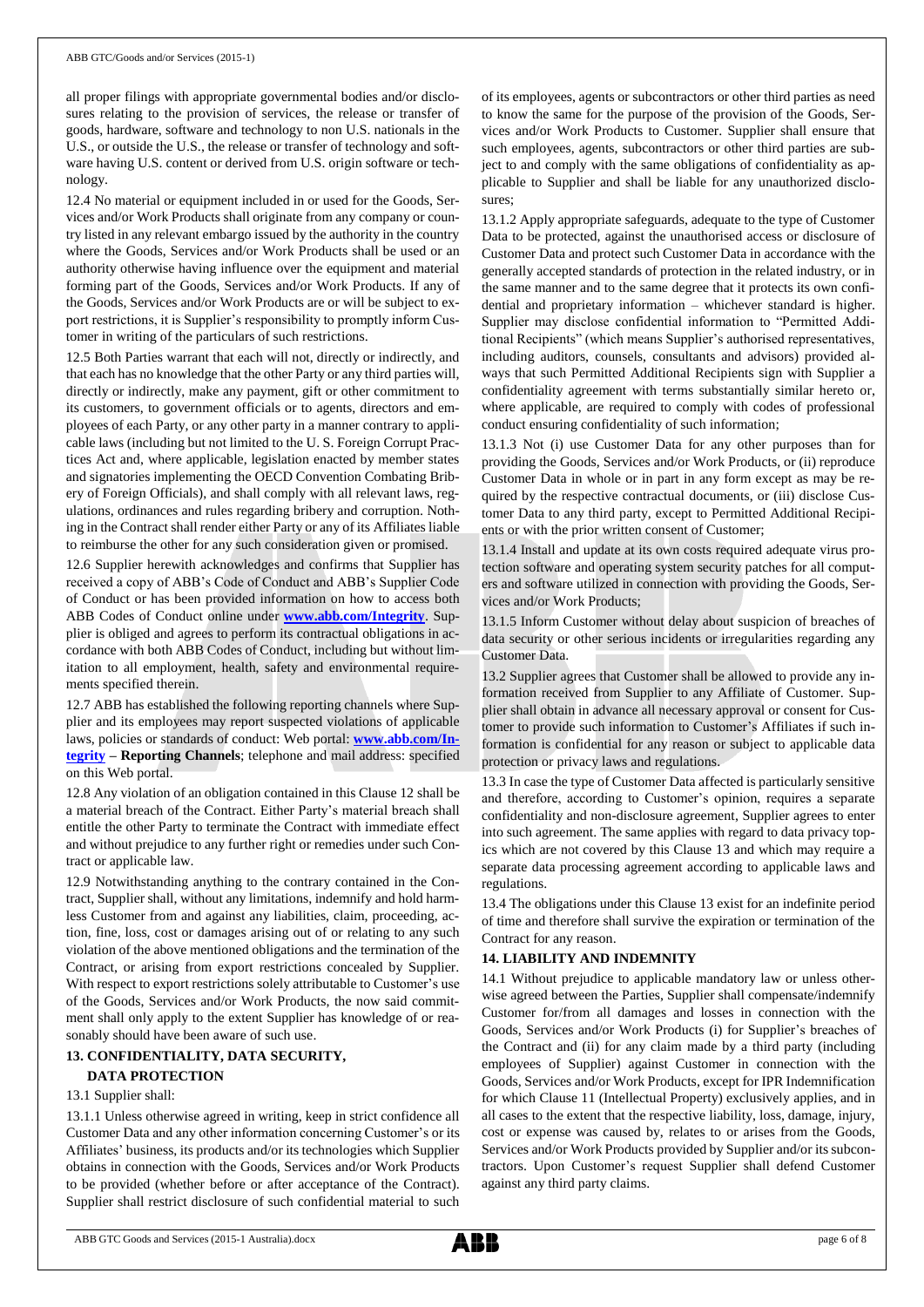14.2 Notwithstanding anything else contained in the Order or otherwise to the contrary, Customer shall not be liable whether by way of indemnity, guarantee, or by reason of any breach of contract, or of statutory duty (to the fullest extent permitted at law) or by reason of tort (including but not limited to negligence) or any other legal principle or doctrine for any loss of profits, loss of use, loss of revenue or loss of anticipated savings, business interruption, loss of power, costs of capital or costs of replacement of power, increased costs of or loss of anticipated savings or for any financial or economic loss (whether direct or indirect) or for any consequential or indirect loss or damage whatsoever. Customer's total liability under, arising out of or in connection with the Order howsoever caused and under any legal theory or doctrine, shall never exceed the price paid by Customer for the Goods and/or Services.

14.3 Supplier shall be responsible for the control and management of all of its employees, its suppliers and/or subcontractors, and it shall be responsible for the acts, defaults, negligence or obligations of any of its employees, suppliers and/or subcontractors, its agents, servants or workmen as fully as if they were the acts, defaults, negligence or obligations of Supplier.

14.4 The provisions of this Clause 14 shall survive any performance, acceptance or payment pursuant to the Contract and shall extend to any substituted or replacement Goods, Services and/or Work Products provided by Supplier to Customer.

14.5 Customer reserves the right to set off any claims under a Contract against any amounts owed to Supplier.

## **15. TERM AND TERMINATION**

15.1 A Contract between the Parties may be terminated for convenience in whole or in part by Customer upon giving Supplier thirty (30) calendar days written notice. In such event Customer shall pay to Supplier the value of the already delivered but unpaid parts of the Goods, Services and/or Work Products provided and proven direct costs reasonably incurred by Supplier for the not yet provided and unpaid Goods, Services and/or Work Products, however in no event more than the agreed price for the Goods, Services and/or Work Products under the respective Contract. No further compensation shall be due to Supplier. Compensation for any expenditures made with regard to Goods, Services and/or Work Products not yet provided shall be expressly excluded.

15.2 In the event of Supplier's breach of the Contract, Customer shall be entitled to terminate the Contract if Supplier fails to take adequate action to remedy a breach within 48 hours as requested by Customer in accordance with Clause 10.1. In such event, Customer shall have no obligation to compensate Supplier for the already delivered but unpaid parts of the Goods, Services and/or Work Products provided and Supplier shall be obliged to pay back to Customer any remuneration received from Customer for the Goods, Services and/or Work Products and to take back the Goods and/or Work Products at its (Supplier's) own cost and risk.

15.3 Customer shall have the right to terminate the Contract with immediate effect forthwith by notice in writing to Supplier in the event that an interim order is applied for or made, or a voluntary arrangement approved, or a petition for a bankruptcy order is presented or a bankruptcy order is made against Supplier or any circumstances arise which entitle the court or a creditor to appoint a receiver, administrative receiver or administrator or to present a winding-up petition or make a winding-up order or other similar or equivalent action is taken against or by Supplier by reason of its insolvency or in consequence of debt.

15.4 Upon termination Supplier shall immediately and at Supplier's expense safely return to Customer all respective Customer property (including any Customer Data, documentation, and retransfer/transfer of applicable Intellectual Property) and Customer information then in Supplier's possession or under Supplier's control and provide Customer with the complete information and documentation about the already supplied Goods, Services and/or Work Products or the respective parts thereof.

#### **16. QUALIFYING CAUSE OF DELAY**

16.1 Supplier shall be entitled to such extension of time for Delivery as Customer, acting reasonably, assesses if Delivery is or will be delayed by a qualifying cause of delay, and Supplier gives Customer, within 7 calendar days of when Supplier should reasonably have become aware of that causation occurring, a written claim for an extension of time evidencing the facts of causation and of the extent of the delay to Delivery.

16.2 A qualifying cause of delay means any act, default or omission of Customer in breach of Customer's obligations under the Contract that has caused a delay in the critical path of the performance of the Contract and in relation to which Supplier has taken all reasonable steps to mitigate the effects thereof on Delivery.

#### **17. ASSIGNMENT AND SUBCONTRACTING**

17.1 Supplier shall neither assign, nor subcontract, transfer, nor encumber the Contract, nor any parts thereof (including any monetary receivables from Customer) without prior written approval of Customer.

17.2 Customer may at any time assign, transfer, encumber, subcontract or deal in any other manner with all or any of its rights under the Contract to any of its own Affiliates.

#### **18. NOTICES**

Any notice shall be given by sending the same by registered mail, courier, fax or by e-mail to the address of the relevant Party as stated in the Contract or to such other address as such Party may have notified in writing to the other for such purposes. E-mail and fax expressly require written confirmation issued by the receiving Party. Electronic read receipts may not under any circumstances be deemed as confirmation of notice. Electronic signatures shall not be valid, unless expressly agreed in writing by the Parties.

#### **19. WAIVERS**

Failure to enforce or exercise, at any time or for any period, any term of the Contract does not constitute, and shall not be construed as, a waiver of such term and shall not affect the right later to enforce such term or any other term herein contained.

#### **20. GOVERNING LAW AND DISPUTE SETTLEMENT**

20.1 The Contract (including, but not limited to the ABB GTC/Goods and/or Services) shall be governed by and construed in accordance with the laws of the country (and/or the state, as applicable) of Customer's legal registration, however under exclusion of its conflict of law rules and the United Nations Convention on International Sale of Goods.

20.2 For domestic dispute resolution matters, whereby Customer and Supplier are registered in the same country, any dispute or difference arising out of or in connection with the Contract, including any question regarding its existence, validity or termination or the legal relationships established thereby, which cannot be settled amicably, shall be submitted to the jurisdiction of the competent courts at Customer's place of registration, unless other courts or arbitration are agreed in writing between the Parties.

20.3 For cross border dispute resolution matters whereby Customer and Supplier are registered in different countries, unless agreed otherwise in writing between the Parties, any dispute or difference arising out of or in connection with the Contract, including any question regarding its existence, validity or termination or the legal relationships established thereby, which cannot be settled amicably, shall be finally settled under the Rules of Arbitration of the International Chamber of Commerce by three arbitrators appointed in accordance with the said Rules. The place of arbitration shall be the location where Customer is registered, unless otherwise agreed in writing. The language of the proceedings and of the award shall be English. The decision of the arbitrators shall be final and binding upon both Parties, and neither Party shall seek recourse to an ordinary state court or any other authority to appeal for revisions of the decision.

```
ABB GTC Goods and Services (2015-1 Australia).docx page 7 of 8
```